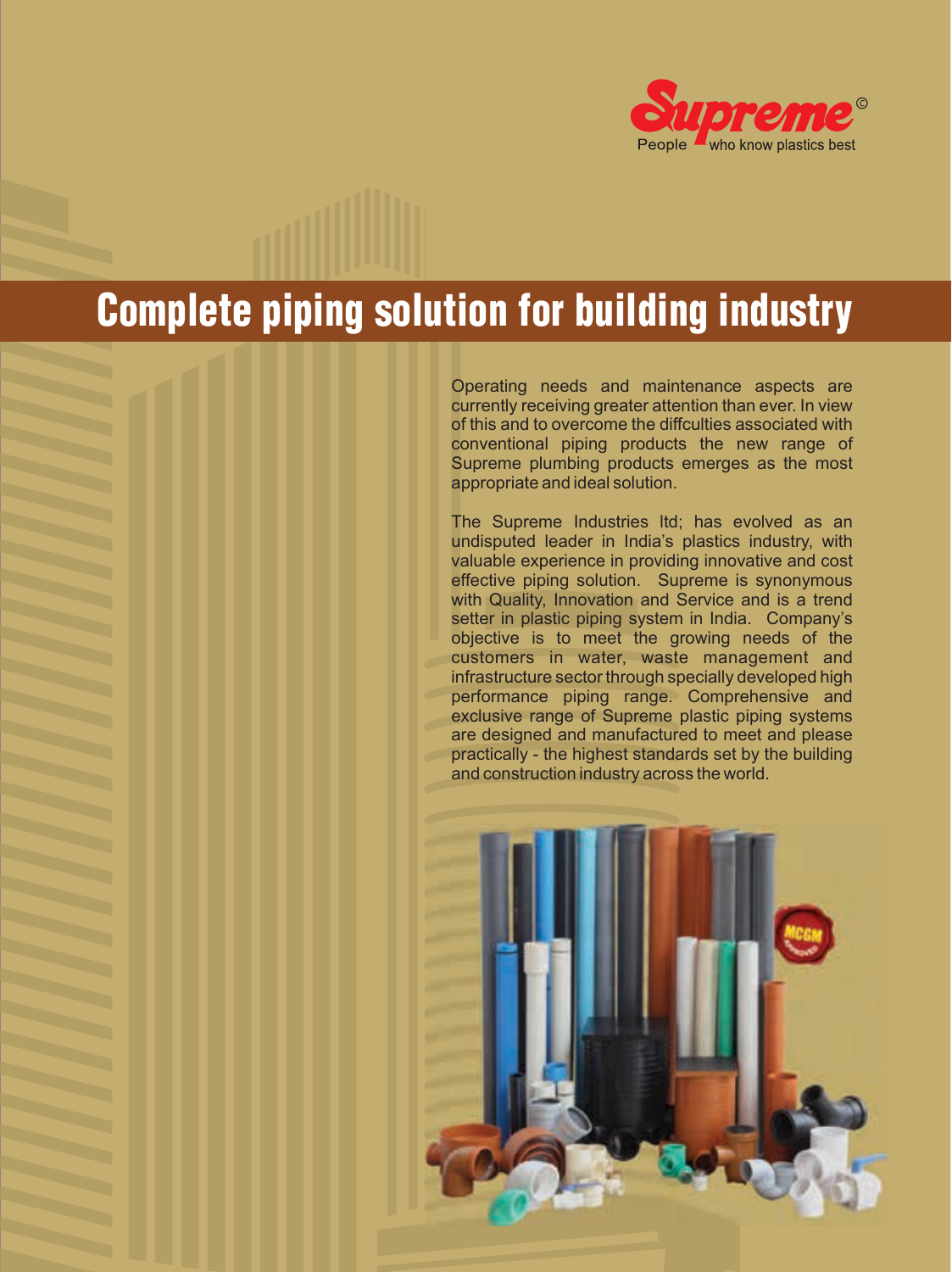

# **High pressure uPVC plumbing system**

**THE SYSTEM :** Supreme "lead free" aqua gold high pressure uPVC solvent weld plumbing system is the most suitable, easy and economical solution for transportation and distribution of potable water. It is technically superior, cost effective and offers many advantages over conventional G.I. piping system. This system is very easy to install and functionally most suitable for plumbing application like terrace looping, down-take and up-take lines in building industry. Apart from more than 40% cheaper to GI piping system, it has many more years of service life. This hygienic system is endowed with many good features and hence now approved by **MCGM.** It is a value added long term plumbing solution for building industry. Aqua gold pipes as per ASTM D-1785 and wide range of fittings in SCH 80 as per ASTM D-2467 are available in  $\frac{1}{2}$ " (21.34mm) to 8" (219.08mm) sizes. In addition to this, SCH 40 fittings in  $\frac{1}{2}$ " (24.34mm) to 1" (33.40mm) as per ASTM D- 2466 are available. Pipes are 3 m long and are available in SCH 40 and SCH 80 pressure class.

#### **FEATURES AND BENEFITS**

**Stronger, Resilient and Longer Lasting - This system is** highly resilient, tough and durable with high tensile and impact strength. Moreover it is free from weaknesses caused by rusting, weathering and chemical action, and hence lasts for a life time.

**Mechanical properties -** The PVC pipes are relatively more flexible. They have adequate tensile strength and even burst strength to withstand the operating pressures encountered in almost all service conditions within the acceptable range of temperature for the system. External shocks or impacts that could cause failure in more rigid materials can be absorbed by the system with little or no damage.

**Excellent chemical and corrosion resistance -** This system is free from corrosion and has excellent resistance to various chemicals like strong mineral acids.

**Light weight -** Being light in weight (1/6th the weight of metal piping), these pipes are easy to handle, transport and install.

**Simple and leak proof joints -** Jointing can be done speedily with the special solvent cement supplied by the company which ensures 100 % leak proof joints.

**Most suitable for carrying drinking water -** Being non metallic, this system is free from corrosion, chemical action, and negative biological effects, hence absolutely safe for carrying potable water.

**Optimum flow rates -** Mirror-smooth inside surface ensures high flow rate and low frictional losses. This system is free from rusting, pitting and offers good resistance to scale formation.

**Piping system integrity -** Supreme aqua gold offers pipes with a large range of fittings. This implies a complete system solution made of the same material.

**Overall Economy -** Due to light weight and simple joining technique, it saves cost not only on material but also on transportation and installation.

| <b>Nominal Bore</b> |                |                                |                              | <b>Schedule 40</b>                | <b>Schedule 80</b> |                              |                                   |     |
|---------------------|----------------|--------------------------------|------------------------------|-----------------------------------|--------------------|------------------------------|-----------------------------------|-----|
|                     |                | <b>Outside</b><br>Diameter (D) | <b>Wall</b><br>Thickness (t) | <b>Working</b><br><b>Pressure</b> |                    | <b>Wall</b><br>Thickness (t) | <b>Working</b><br><b>Pressure</b> |     |
| (mm)                | (inch)         | (mm)                           | (mm)                         | Kgf/ $cm2$                        | psi                | (mm)                         | Kgf/cm <sup>2</sup>               | psi |
| 21.34               | $\frac{1}{2}$  | $21.34 + 0.10$                 | $2.77 + 0.51$                | 41.4                              | 600                | $3.73 + 0.51$                | 58.6                              | 850 |
| 26.67               | $\frac{3}{4}$  | $+ 0.10$<br>26.67              | $2.87 + 0.51$                | 33.1                              | 480                | $3.91 + 0.51$                | 47.6                              | 690 |
| 33.40               | 1              | $33.40 + 0.13$                 | $3.38 + 0.51$                | 31.0                              | 450                | $4.55 + 0.53$                | 43.4                              | 630 |
| 42.16               | $1\frac{1}{4}$ | 42.16<br>$+ 0.13$              | $3.56 + 0.51$                | 25.5                              | 370                | $4.85 + 0.58$                | 35.9                              | 520 |
| 48.26               | $1\frac{1}{2}$ | 48.26<br>$+ 0.15$              | $3.68 + 0.51$                | 22.8                              | 330                | $5.08 + 0.61$                | 32.4                              | 470 |
| 60.32               | $\overline{2}$ | $60.32 + 0.15$                 | $3.91 + 0.51$                | 19.3                              | 280                | $5.54 + 0.66$                | 27.6                              | 400 |
| 73.02               | $2\frac{1}{2}$ | $+ 0.18$<br>73.02              | $5.16 + 0.61$                | 20.7                              | 300                | $7.01 + 0.84$                | 29.0                              | 420 |
| 88.90               | 3              | $88.90 + 0.20$                 | $5.49 + 0.66$                | 17.9                              | 260                | $7.62 + 0.91$                | 25.5                              | 370 |
| 114.30              | $\overline{4}$ | $114.30 + 0.23$                | $6.02 + 0.71$                | 15.2                              | 220                | $8.56 + 1.02$                | 22.1                              | 320 |
| 141.30              | 5              | $141.30 +$<br>0.25             | $6.55 + 0.79$                | 13.1                              | 190                | $9.52 + 1.14$                | 20.0                              | 290 |
| 168.28              | 6              | $168.28 \pm$<br>0.28           | $7.11 + 0.86$                | 12.4                              | 180                | $10.97 + 1.32$               | 19.3                              | 280 |
| 219.08              | 8              | $219.08 +$<br>0.38             | $8.18 + 0.99$                | 11.0                              | 160                | $12.70 + 1.52$               | 17.2                              | 250 |

#### **Dimensions and water pressure rating at 23ºC as per ASTM D-1785**

*1 Mpa = 10kgf/cm², 1kgf/cm² = 14.20 psi*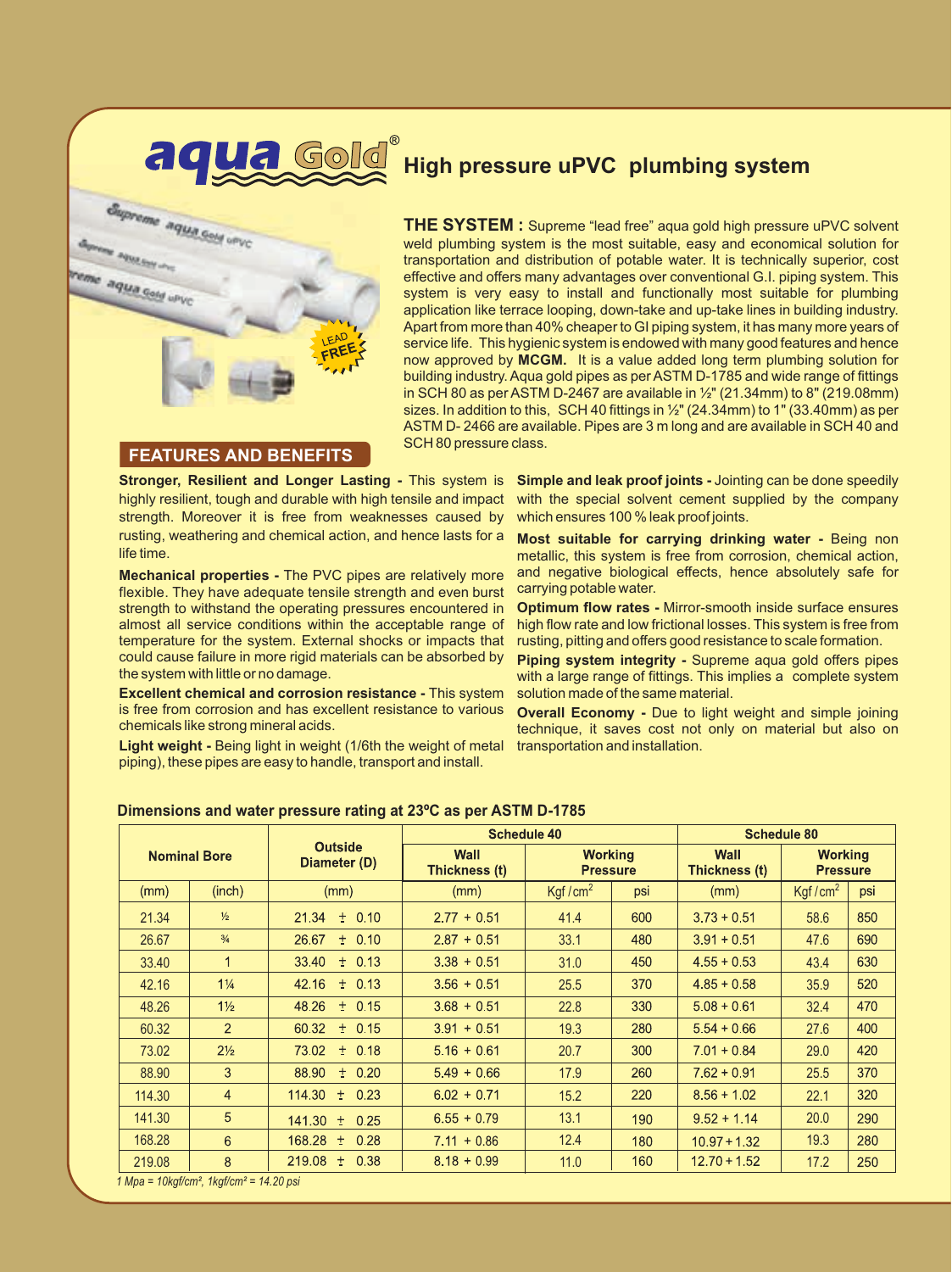





#### **FEATURES AND BENEFITS**

*Based on World's Best Japanese Material and Technology* 

# **The latest and reliable plumbing system for Hot and Cold water**

**THE SYSTEM :** Supreme Lifeline C-PVC plumbing system is another long lasting and cost effective solution for the hot and cold water. This system is suitable for all plumbing and potable water application. The pipes and fittings are made of chlorinated polyvinyl chloride and it is available in complete range from 15mm to 50mm (i.e. ½" to 2") sizes as per copper tube sizes (CTS). The pipes are available in SDR 11 and SDR 13.5 pressure class. Heavy duty SDR 9 pipes and fittings are also available in 20mm and 25mm (i.e. ¾" and 1") size. Threaded inserts in the transition fittings are made from brass. Supreme Lifeline C-PVC CTS pipes and fittings are manufactured according to IS15778 and ASTM D-2846 respectively. Pipes and fittings in  $2\frac{1}{2}$ , 3" and 4" (i.e. 73.02, 88.90 and 114.30mm) are also available in IPS pipe size (inch series similar to aqua gold) as per ASTM F441 and F439 respectively. The choice of the raw material, the structural accuracy and the quality assurance gives the Supreme Lifeline C-PVC system a high degree of reliability. As a result Lifeline C-PVC is now approved by **MCGM.** 

**Excellent resistance to corrosion and chemical attacks -**  Lifeline is absolutely free from corrosion and offers excellent resistance to various chemicals like strong mineral acids and bases.

**Ideal system for carrying drinking water -** Lifeline is an absolutely free from corrosion and negative biological effects. It does not break down under the harshest water condition hence the quality of water never deteriorates.

**Light weight, easy and quick assembly -** together with simple solvent cement jointing method results in extensive saving on time and labour.

**Tough and Rigid material -** C-PVC has a much higher strength/modulus than other thermoplastics used in plumbing applications. This material can withstand high pressure and temprature. Due to its tough and rigid material property it requires less supports with minimum offsets/looping.

**Simple and leak proof joints -** Jointing can be done speedily with special solvent cement supplied by the company which ensures 100% leak proof joints.

**Low thermal expansion -** Lifeline C-PVC has a lower coefficient of thermal expansion reducing expansion due to temperature variations and thereby reducing unsightly looping of the pipe.

**Superior insulation property -** Lifeline has better insulation properties than metal pipes**,** thus reducing heat loss and insulation requirement.

**Fire Resistance-**Lifeline C-PVC does not support combustion.

**Maintenance free -** Being free from rusting, pitting or scaling and galvanic or electrolytic corrosion, maintenance is minimal.

**Overall Economy - This system is most cost effective than any** other plumbing system.

| <b>Nominal</b><br><b>Bore</b> |                 |                                    |         |                               | SDR - 9 (company standard) |                                      | $SDR - 11$               |                       |      |                                      | <b>SDR - 13.5</b>  |                                  |      |                                      |                |
|-------------------------------|-----------------|------------------------------------|---------|-------------------------------|----------------------------|--------------------------------------|--------------------------|-----------------------|------|--------------------------------------|--------------------|----------------------------------|------|--------------------------------------|----------------|
|                               |                 | <b>Outer Diameter</b><br>D ) in mm |         | Wall<br>Thickness (t)<br>(mm) |                            | <b>Working</b><br><b>Pressure at</b> |                          | Wall<br>Thickness (t) |      | <b>Working</b><br><b>Pressure at</b> |                    | Wall<br>Thickness (t)            |      | <b>Working</b><br><b>Pressure at</b> |                |
|                               |                 |                                    |         |                               |                            | $27^\circ C$                         | $82^{\circ}$ C           | (mm)                  |      | $27^{\circ}$ C                       | $82^{\circ}$ C     | (mm)                             |      | $27^{\circ}$ C                       | $82^{\circ}$ C |
| (mm)                          | (inch)          | $\blacksquare$ Minimum             | Maximum | <b>Minimum</b>                | <b>Maximum</b>             | Kq/cm <sup>2</sup>                   |                          | Minimum   Maximum     |      |                                      | Kq/cm <sup>2</sup> | <b>Minimum</b><br><b>Maximum</b> |      | Kq/cm <sup>2</sup>                   |                |
| 15                            | $\frac{1}{2}$ " | 15.8                               | 16.0    |                               |                            | __                                   | $\overline{\phantom{m}}$ | 1.70                  | 2.20 | 27.60                                | 6.80               | 1.40                             | 1.90 | 21.80                                | 5.50           |
| 20                            | $\frac{3}{4}$ " | 22.1                               | 22.3    | 2.50                          | 3.00                       | 35.20                                | 8.80                     | 2.00                  | 2.50 | 27.60                                | 6.80               | 1.70                             | 2.20 | 21.80                                | 5.50           |
| 25                            | 1"              | 28.5                               | 28.7    | 3.20                          | 3.80                       | 35.20                                | 8.80                     | 2.60                  | 3.10 | 27.60                                | 6.80               | 2.10                             | 2.60 | 21.80                                | 5.50           |
| 32                            | $1\frac{1}{4}$  | 34.8                               | 35.0    | __                            | __                         |                                      | $\overline{\phantom{m}}$ | 3.20                  | 3.70 | 27.60                                | 6.80               | 2.60                             | 3.10 | 21.80                                | 5.50           |
| 40                            | $1\frac{1}{2}$  | 41.2                               | 41.4    | $-$                           |                            | __                                   | $\overline{\phantom{m}}$ | 3.80                  | 4.30 | 27.60                                | 6.80               | 3.10                             | 3.60 | 21.80                                | 5.50           |
| 50                            | 2"              | 53.9                               | 54.1    |                               |                            |                                      |                          | 4.90                  | 5.50 | 27.60                                | 6.80               | 4.00                             | 4.60 | 21.80                                | 5.50           |

#### **Pipe dimensions and pressure rating chart as per IS15778**

#### **Pipe dimensions and pressure rating chart as per ASTM F 441**

| <b>Nominal Bore</b> |                | <b>Outer Diameter</b><br>$(D)$ in mm |                |                         | Schedule 40    |                              |                | Schedule 80                      |      |                            |                |  |
|---------------------|----------------|--------------------------------------|----------------|-------------------------|----------------|------------------------------|----------------|----------------------------------|------|----------------------------|----------------|--|
|                     |                |                                      |                | Wall Thickness (t) (mm) |                | <b>Working Pressure at  </b> |                | Wall Thickness (t) (mm)          |      | <b>Working Pressure at</b> |                |  |
|                     |                |                                      |                |                         |                | $23^{\circ}$ C               | $82^{\circ}$ C |                                  |      | $23^{\circ}$ C             | $82^{\circ}$ C |  |
| (mm)                | (inch)         | <b>Minimum</b>                       | <b>Maximum</b> | <b>Minimum</b>          | <b>Maximum</b> | Ka/cm <sup>2</sup>           |                | <b>Maximum</b><br><b>Minimum</b> |      | Ka/cm <sup>2</sup>         |                |  |
| 73.02               | $2\frac{1}{3}$ | 72.84                                | 73.20          | 5.16                    | 5.77           | 20.70                        | 5.20           | 7.01                             | 7.85 | 29.00                      | 7.20           |  |
| 88.90               | 3"             | 88.70                                | 89.10          | 5.49                    | 6.15           | 17.90                        | 4.50           | 7.62                             | 8.53 | 25.50                      | 6.20           |  |
| 114.30              | 4"             | 114.07                               | 114.53         | 6.02                    | 6.73           | 15.20                        | 3.80           | 8.56                             | 9.58 | 22.10                      | 5.50           |  |

*Note : When connected to gas water heater, CPVC should not be located within 50cm of the flue. For water heaters lacking reliable temperature control, this distance may be increased up to 1mt. A metal nipple or flexible appliance connector should be utilized.*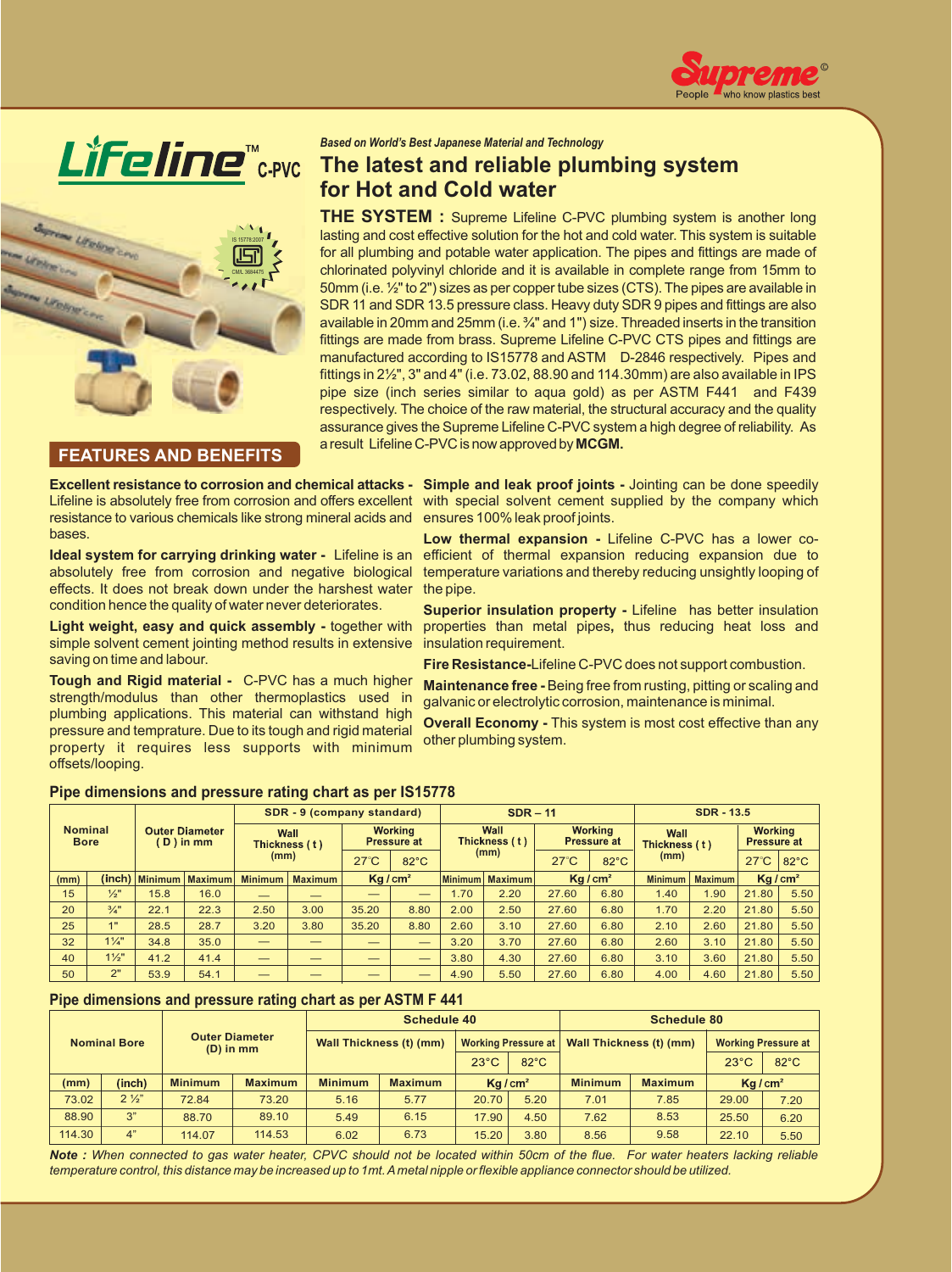

# **The most reliable plumbing system for Hot and Cold water**

**THE SYSTEM :** Supreme indo green PP-R is designed for hot and cold water application and it is the latest and most suitable system for all plumbing applications. The specific chemical structure of indo green PP-R provides the well balanced mechanical properties and superior long term heat resistance. More importantly, the water flowing through it does not have any negative biological effect and hence remain most hygienic. Indo green pipes are approved and listed by W.R.A.S.,UK,thus endorse its suitability for potable water. Indo green PP-R is the most suitable and ideal solution for housing sector. Indo green PP-R is now approved by **MCGM.**

**RAW MATERIAL:** The Supreme indo green pipes and fittings are made of polypropylene random copolymer type - 3 (PP-R), supplied by reputed companies which have Bodycote certification. Bodycote is an independent International testing body certifying the raw material. It has high molecular weight and excellent creep resistance, which are fundamental characteristics for the transportation of hot fluids under pressure.

#### **FEATURES AND BENEFITS**

**Light weight, easy and quick assembly -** which results in extensive saving on time and labour.

**Most suitable for carrying drinking water -** PP-R is absolutely free from corrosion, and negative biological effects.It does not break down even under the harshest of water conditions, hence the quality of water never deteriorates. It is in full compliance with the International standards on the use of plastic materials for the transportation of potable water. It is endorsed with the most prestigious W.R.A.S. (UK) certification.

**Excellent corrosion and chemical resistance -** PP-R offers a considerable resistance to various chemicals, aggressive soils and fluids in the external environment.

**Low thermal conductivity -** which results in much saving on insulation costs thereby reducing overall operational costs.

**Mirror smooth inside surface -** This ensures high flow rates and very low frictional losses.

#### **PRODUCT SPECIFICATIONS AND RANGE :**

**High impact strength -** Indo green PP-R has a very good impact strength and hence no possibility of breakage.

**Safe and watertight joints -** Joint formed by polyfusion welding are homogeneous, integral, watertight and long lasting.

**Free from scaling -** Due to unique properties of indo green PP-R,it is free from scaling and the resultant blockage in the pipelines.

**Long operational durability -** Indo green system ensures a minimum 50 years of trouble free performance.

**Overall Economy -** This system is more cost effective than any other plumbing system. Moreover, due to savings in installation and insulation costs, this system is even comparable with standard make G.I.**,** B class piping system.

**UV-Resistance -** Indo green PP-R pipes are made UVstabilized with special exterior UV- resistant layer and hence fully safe against ultra-violet rays.

Supreme indo green pipes are manufactured according to IS 15801 whereas fittings are manufactured as per ISO 15784 standard. Supreme indo green pipes and fittings are available in the dimensions 20 mm to 160 mm. Pipes are supplied in 3m lengths in SDR-11, SDR-7.4 and SDR-6 pressure class where as fittings are available in PN 20 and/or PN 25. All the threaded inserts in the transition fittings are in duly nickel plated brass to withstand chemical corrosion at elevated temperatures.

| <b>Nominal</b> | <b>Outer Diameter</b><br><b>Size</b><br>$(D)$ in mm |                |                          | <b>SDR-11</b>  |                | <b>SDR-7.4</b>           | SDR-6                    |                |  |
|----------------|-----------------------------------------------------|----------------|--------------------------|----------------|----------------|--------------------------|--------------------------|----------------|--|
|                |                                                     |                | Wall Thickness (t) in mm |                |                | Wall Thickness (t) in mm | Wall Thickness (t) in mm |                |  |
| (mm)           | <b>Minimum</b>                                      | <b>Maximum</b> | <b>Minimum</b>           | <b>Maximum</b> | <b>Minimum</b> | <b>Maximum</b>           | <b>Minimum</b>           | <b>Maximum</b> |  |
| 20             | 20.0                                                | 20.3           | 1.90                     | 2.30           | 2.80           | 3.30                     | 3.40                     | 4.00           |  |
| 25             | 25.0                                                | 25.3           | 2.30                     | 2.80           | 3.50           | 4.10                     | 4.20                     | 4.90           |  |
| 32             | 32.0                                                | 32.3           | 2.90                     | 3.40           | 4.40           | 5.10                     | 5.40                     | 6.20           |  |
| 40             | 40.0                                                | 40.4           | 3.70                     | 4.30           | 5.50           | 6.30                     | 6.70                     | 7.60           |  |
| 50             | 50.0                                                | 50.5           | 4.60                     | 5.30           | 6.90           | 7.80                     | 8.30                     | 9.40           |  |
| 63             | 63.0                                                | 63.6           | 5.80                     | 6.60           | 8.60           | 9.70                     | 10.50                    | 11.80          |  |
| 75             | 75.0                                                | 75.7           | 6.80                     | 7.70           | 10.30          | 11.60                    | 12.50                    | 14.00          |  |
| 90             | 90.0                                                | 90.9           | 8.20                     | 9.30           | 12.30          | 13.80                    | 15.00                    | 16.70          |  |
| 110            | 110.0                                               | 110.9          | 10.00                    | 11.20          | 15.10          | 16.90                    | 18.30                    | 20.40          |  |
| 160            | 160.0                                               | 161.5          | 14.60                    | 16.30          | 21.90          | 24.30                    | 26.60                    | 29.50          |  |

#### **Pipe dimensions as per IS 15801 specifications**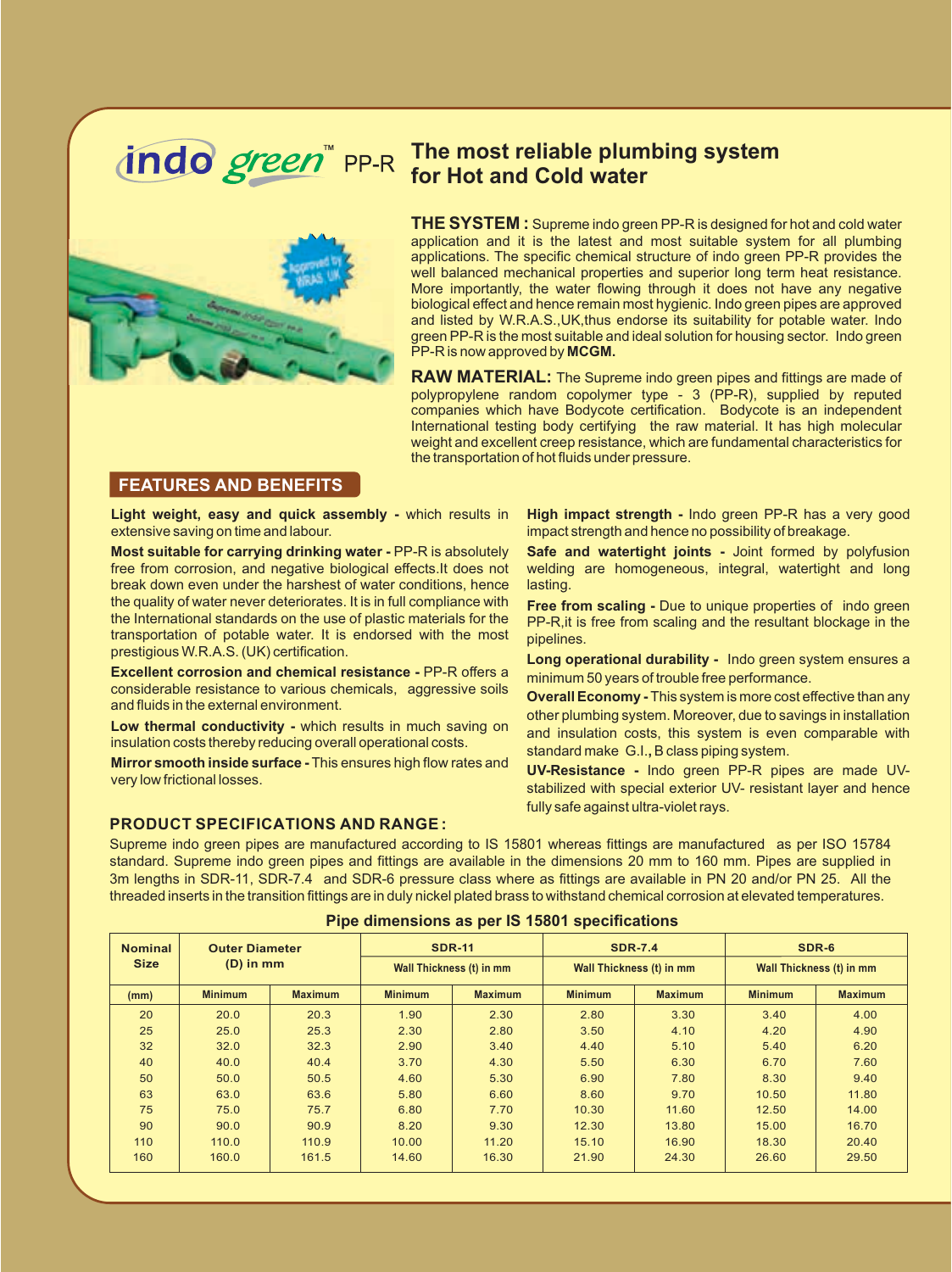



# **uPVC SOIL, WASTE AND RAINWATER S.W.R. (S.W.R.) DRAINAGE SYSTEM**

**THE SYSTEM :** Supreme is the pioneers in introducing this efficient S.W.R. drainage system to India. It has created an identity of its own due to continuous development and by assuring consistent quality. The Supreme S.W.R. drainage system is designed for quick and efficient removal of waste without leakage. It is highly resilient, tough and durable with high tensile strength and high impact strength. More ever it is free from scale formation, rusting, weathering and chemical action. It is virtually immune to attack by bacteria, fungi and other microorganisms and insects. The system is suitable for outdoor application as it is uv-stabilized and hence lasts for life time. Thus the system is a long term solution for building drainage with minimum estimated life of 50 years. In addition to various benefits this system is more cost effective than any conventional drainage system. Supreme S.W.R. drainage system is approved by **MCGM.**

### **FEATURES AND BENEFITS**

#### **High quality standards and wide range :**

Pipes are available in 75mm to 160 mm and fittings are available in 40mm to 160mm. Pipes conforms to IS 13592:92 and fittings conforms to IS 14735:99 and are made as per international standards. Unique click ring type fittings are most suitable to be used in combination with Type B pipes for high-rise buildings. The system consists of pipes and wide range of fittings with various traps, which makes the system complete in all respect and hence customer need not to depend on conventional system for any reason.

**Stronger and Long Lasting - This system is highly resilient,** tough and durable with high tensile strength and high impact strength. Moreover it is free from problems caused by scale formation, rusting, weathering and chemical action, and hence lasts for lifetime.

**Excellent chemical and corrosion resistance -** Being nonmetallic, this system is completely free from corrosion and offers very good resistance to wide range of chemicals.

**UV resistance-** which eliminates the adverse effect of sunlight and weather and can therefore be safely used for outdoor installations.

**Quick and convenient installation -** Being extremely light in weight and provided with special rubber jointing technique, installation of this system becomes much easier.

**Quick and efficient removal of waste without leakage -**  Superior flow characteristics are ensured by the mirror smooth, restriction free inner surface of pipes and fittings, thus the system is free from problems of clogging and drain choke-up. System is completely leak-proof and designed to maintain high standards of hygiene.

#### **Adequate and easy access for cleaning and clearing obstructions.**

**Least maintenance -** Once installed Supreme S.W.R. drainage system needs minimal maintenance.

**Cost Effective -** Supreme S.W.R. drainage system is more cost effective than any conventional drainage system.

*A comprehensive range of products are offered in 75,90,110 and 160 mm in rubber ring, click ring and pasting type. Various traps and special fittings makes the system complete in all respect. Pipes conforms to IS:13592:92 where as the fittings conforms to IS:14735:99 and are made as per international standards.*

|                     | <b>Tolerance</b><br>on outside | Wall Thickness (t) mm |      |      |               |                      |      |  |  |  |
|---------------------|--------------------------------|-----------------------|------|------|---------------|----------------------|------|--|--|--|
| Nominal outside     |                                | <b>Type-A</b>         |      |      | <b>Type-B</b> | Sufla (Non-standard) |      |  |  |  |
| $ $ diameter (D) mm | diameter mm                    | Min.                  | Max. | Min. | Max.          | Min.                 | Max. |  |  |  |
| 75                  | $+0.3$                         | 1.8                   | 2.2  | 3.2  | 3.8           | 1.4                  | 1.6  |  |  |  |
| 90                  | $+0.4$                         | 1.9                   | 2.3  | 3.2  | 3.8           |                      |      |  |  |  |
| 110                 | $+0.4$                         | 2.2                   | 2.7  | 3.2  | 3.8           | 1.5                  | 1.65 |  |  |  |
| 160                 | $+0.5$                         | 3.2                   | 3.8  | 4.0  | 4.6           | 2.7                  | 3.2  |  |  |  |

#### **Pipes conform to IS 13592-1992**

*NOTE : As per IS 13592-1992 TYPE A pipes are recommended for use in ventilation pipe work and rain water application and TYPE B pipes are recommended for use in soil and waste discharge system. Pipes are available in 2, 3, 4, 6 and 10 feet lengths in single and double sockets in all sizes.*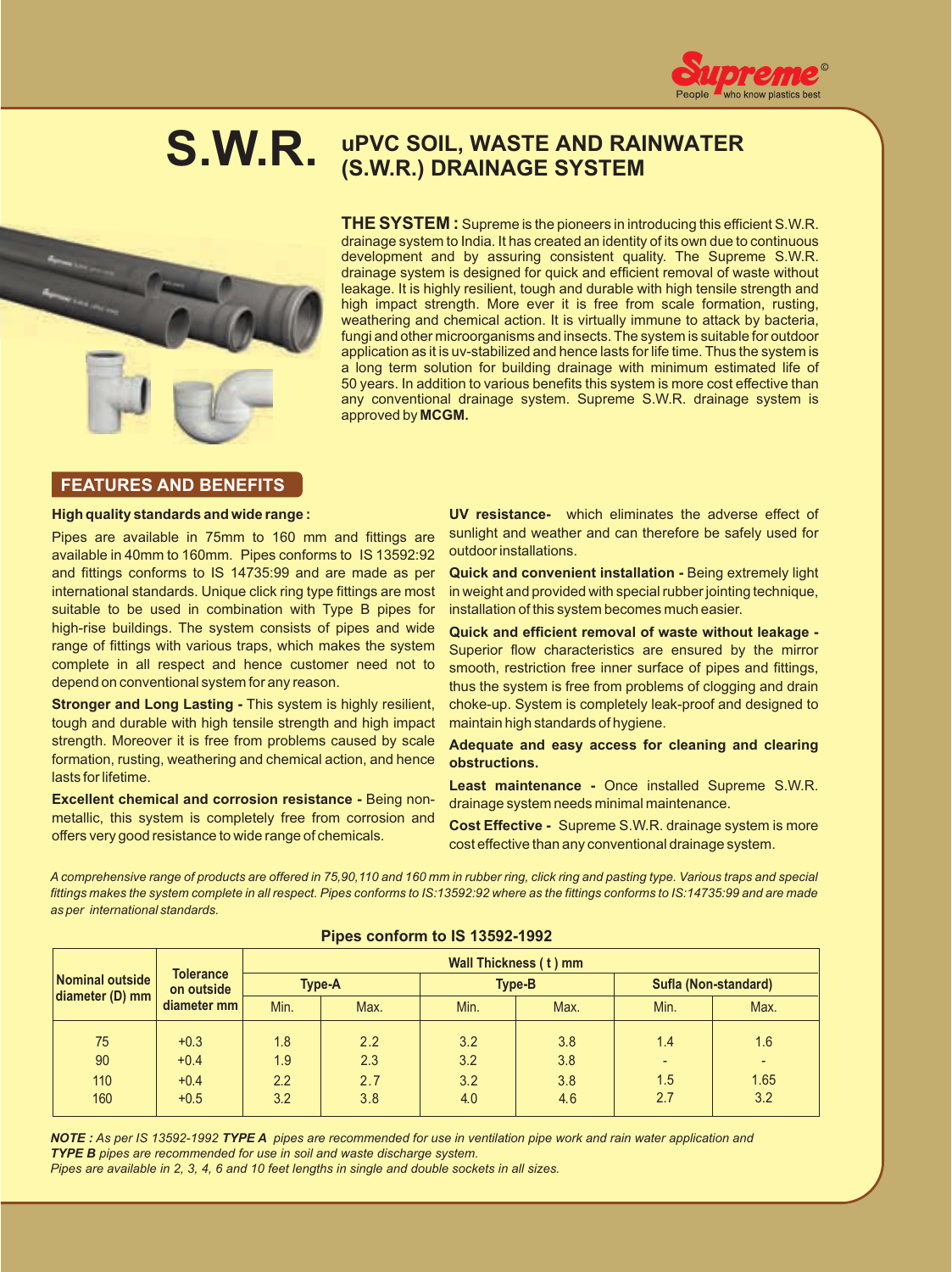

## **Underground Drainage and Sewerage system**

 *with readymade Ultra inspection chambers and manhole*



**THE SYSTEM :** Supreme proudly offer Nu-drain Underground Drainage System (UDS). It is one of the latest and unique product development, which is a breakthrough in underground drainage and sewerage system giving several advantages over erstwhile underground sewerage products made from conventional materials. Conventional products are associated with several problems which can be broadly classified into Leakage, Blockages and Breakages. Installation of these conventional products is also cumbersome and time consuming. On the other hand the Supreme Nu-drain underground drainage system is not only free from these problems but equipped with many outstanding features resulting in an effective advance option to traditional products. Nu-drain underground drainage system with readymade inspection chamber is now approved by **MCGM.**

#### **FEATURES AND BENEFITS**

**Great flexibility -** Due to availability of readymade inspection chambers and manhole, long lengths of lighter weight pipes and different components, installation of this system is very convenient and fast.

**Perfect hydraulic properties -** Mirror smooth inside surface of the pipes and streamline design of the chambers, greatly reduces the possibility of blockages and maximize flow characteristics. As a result, carrying capacity of these pipes can be increased by 40% over concrete pipes.

**Great strength -** System is sufficiently durable to meet siteloading requirements.

**Watertight system -** Pipe and riser/shaft connection with the chamber base is absolutely watertight and unique design of pipe joints with click ring and sealing ring, hence makes the system completely leak proof.

**Hygienic and safe -** Trouble free performance of the joints without blockage and leakage ensures high standards of hygiene.

#### **Components of Nu - Drain System :**

**Inspection chambers -** Following different sizes of chambers and manhole along with covers are available in the range.

- 1. Ultra 250 with and without trap provision with 110 mm inlet(s) and outlet. (size of the trap is 75 mm)
- 2. Ultra 315 mm with 110 mm inlet(s) and outlet is available in seven different flow profiles/ configurations .
- 3. Ultra 355 mm with 160 mm inlet(s)/ outlet in 5 different configurations.
- 4. Ultra 450 mm multiple inlet(s) with two 110 mm inlets at 45° and two 160 mm inlets at 90° with main inlet/outlet in 160mm.

Ultra 450mm chamber in different flow configurations with

**Minimum excavation cost -** Because of simple jointing technique, trench width can be kept minimum and smoother bore of the pipe allow high flow rates at relatively flatter gradients.

**Different flow profile designs -** Inspection chambers and manholes are available in different flow profiles/configurations of inlet(s) and outlet in different sizes to suit the site requirements. Unwanted inlets if any can be closed with the help of blanking plugs.

**Minimal Maintenance -** Optimum functional qualities and good hydraulic properties plays an important part in reducing the need for jetting and other forms of maintenance, and therefore operational costs are considerably reduced.

**Longer life and overall economy -** Being free from problems like corrosion and susceptibility to chemical reactions and as designed to carry soil and traffic loads, it is sufficiently durable, and offers long and trouble free service life.

200mm main inlet(s)/ outlet and 160, 200 mm branch inlet(s).

- 5. Ultra 600 mm with 200 and 250 mm inlet(s) and outlet in six different configurations.
- 6. Ultra 1000 mm manhole with 160, 250, 315 inlet(s) / outlet in different configurations.·

#### **Ultra 250 :**

This unique inspection chamber of 250 x 110 mm in uPVC is featured with provision of 75 mm trap and hence one can directly combine soil and waste lines to reduce the cost. This is also available without trap and hence customer has choice to use this chamber as per site requirements. This small version of inspection chamber is recommended for small bungalows/ houses where maximum invert depth is up to 600 mm.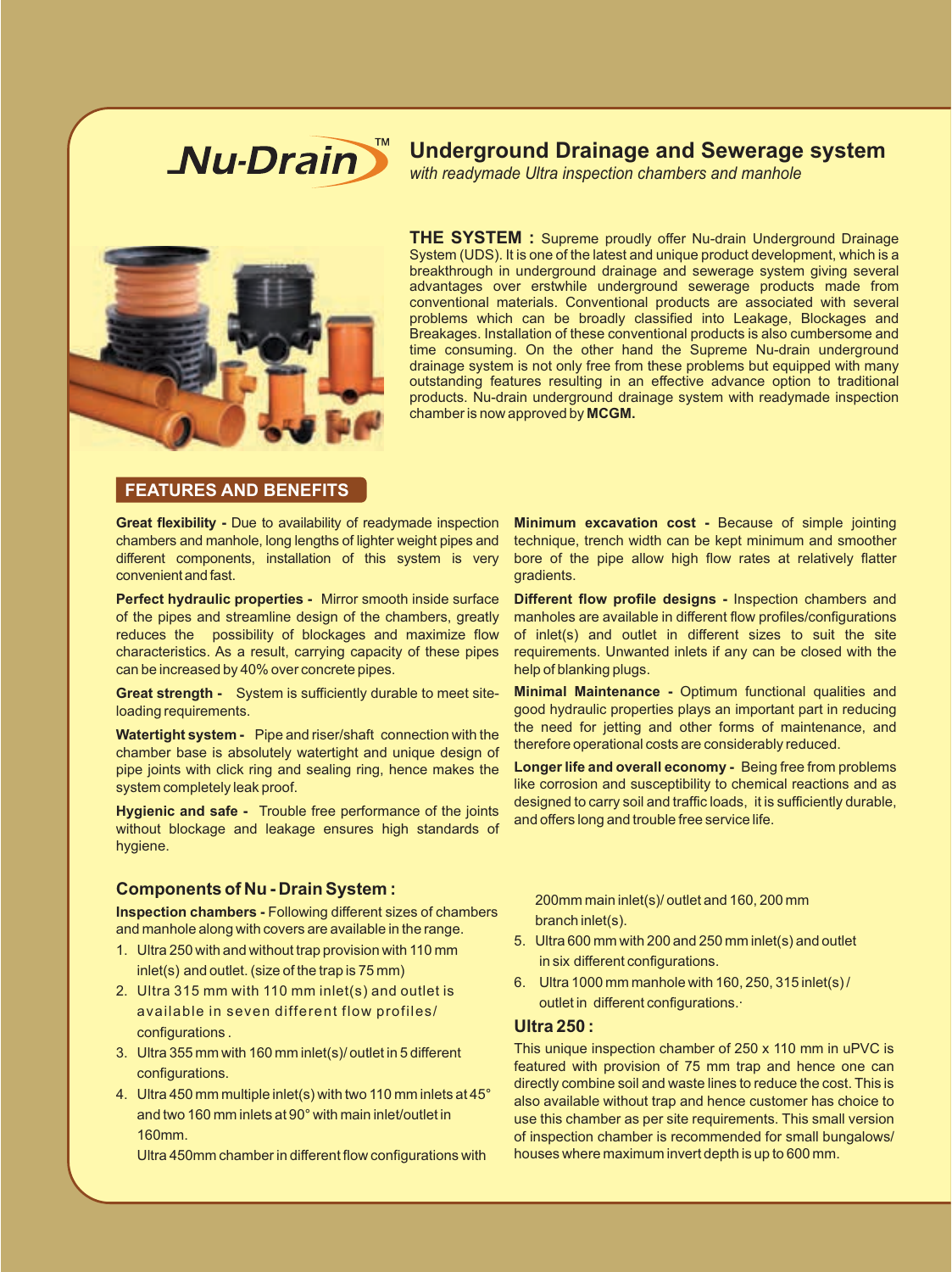

### **Ultra 315, Ultra 355 and Ultra 450 :**

Ultra inspection chambers in different sizes comprise chamber base, riser(s) in specially designed polypropylene/PE grade whereas cover and frame is in uPVC. Entire assembly provides a completely sealed system up to ground level. It offers a wide variety of flow profiles, giving you an option for all 110-200 mm drainage applications. A choice of different configurations provides a comprehensive, level invert system with excellent flow characteristics.

Ultra 450 inspection chamber is designed to provide the method of collecting 110/160/200 mm drains at invert depth up to 1280 mm by the use of Ultra 450 risers. Maximum five risers are recommended. In addition to the risers, shaft pipe in different lengths are also made available which gives maximum invert depth 1295 mm. Based on number of risers or shaft length used, invert depth can be obtained.

Concentric grooves are given on the exterior face of the riser which acts as cutting guides and shallower depths can be achieved by cutting the riser.

#### **Ultra 600 :**

The Ultra 600 inspection chamber consists of the base, corrugated shaft and adjustable telescopic adapter which provides proper seating base for GRP/SFRC ring and cover. Use of telescopic adapter is not mandatory. The Ultra 600 base is available in 6 different flow configurations.

All flow configurations are provided with specially designed swivel adaptor which allow a free angular deflection of 7.5º from the center line in each direction. This robust type of chamber is suitable for installation depths from 0.8 to 5 meters. The shaft provides excellent resistance to ground movement and heavy traffic loads. Ultra 600 is suitable for 250 mm pipe and eccentric reducers are available to connect 160 mm and 200 mm size pipes.

#### **Ultra 1000 :**

Access to the sewer system for inspection, cleaning or maintenance is obtained either through inspection chamber or manhole. Unlike conventional drainage system the entry of man in advanced plastic drainage / sewer system comprising readymade chamber or manhole is almost not required. In most cases modern technology CCTV inspection cameras for inspection and jet cleaners for cleaning are available.

Supreme make small diameter inspection chamber facilitate such remote cleaning and inspection without entry of man. Most of sewer requirements are met in Ultra 600 chambers. However for the circumstances where man entry is essentially required, Supreme has introduced Ultra 1000 mm manhole. The Ultra 600 chamber as well as Ultra 1000 manhole offer advantages like water tightness, easy and fast installation and less maintenance resulting in effective solution. The Ultra 1000 manhole consists a base, a shaft and a cone (at the top). Shaft is available in different lengths and can be placed one on the other for increased depth. The complete set

is suitable upto 6m invert depth. The advanced cone and shaft

design with ribs and corrugation and shape of cone makes the assembly strong enough and stable to withstand heavy traffic loads. It has spacious 600 mm entrance and is provided with ladder. The ultra 1000 manhole base is available in different flow profiles and suitable for pipe connection from 160 to 400 mm.

#### **In-situ Adapter :**

Specially designed in-situ adapters are available for accessing any line at any height (through shaft) or angle other than the inlets of available or selected configuration of the chamber / manhole. This adapter can be used for assessing any line even in post installation condition.

#### **Cover solution :**

Ultra 315 and Ultra 450, frame and cover is available which can tilts and rotate to suit site conditions. Cover is designed for installation in light traffic and a pedestrian area is made in uPVC with loading capacity of 35 KN i.e. for 3.5 tone wheel load. Light duty cover is also made available in Ultra 250, 315 and 355 for pedestrian areas where traffic load is not expected. For internal use, sealed cover are also available. Frame and cover is designed to be push-fitted into either a riser or a base. Each cover supplied with 4 screw holes suitable for self tapping screws provided with frame and cover.

For heavy traffic condition, GRP/SFRC frame and cover is also available for Ultra 450, Ultra 600 chamber and Ultra 1000 manhole. (Covers with grating are also available.)

#### **Hi-tech pipes, High performance joints :**

Specially designed hi-tech Eco-drain pipes are noticeably lighter and less expensive than any existing PVC pipe of similar stiffness and many times lighter than a concrete pipe with equivalent load carrying capacity. These pipes are made as per EN-13476 standard and offered in 6 m length. Beside Ecodrain pipes, solid wall PVC pipes conforming to IS 15328 and marked with ISI mark are available in 3 m and 6 m lengths in different sizes. Separate coupler with unique design of click ring and rubber sealing rings are available which makes the system absolutely watertight.

#### **PE Pipes :**

HDPE pipes are also available in 63 to 450 mm in PN2.5 to PN16 pressure class. These pipes are manufactured as per IS 14333:1996 and are available in 6 meter length. The pipes are jointed either by click ring type fittings or by butt welding, thus absolutely watertight. These pipes are most advantageous for undulating terrains.

#### **Accessories :**

In addition to the chambers and pipes, accessories like coupler, tee, bend, blanking plug, and reducing bush, reducers and various traps along with covers makes the system complete with all respects.